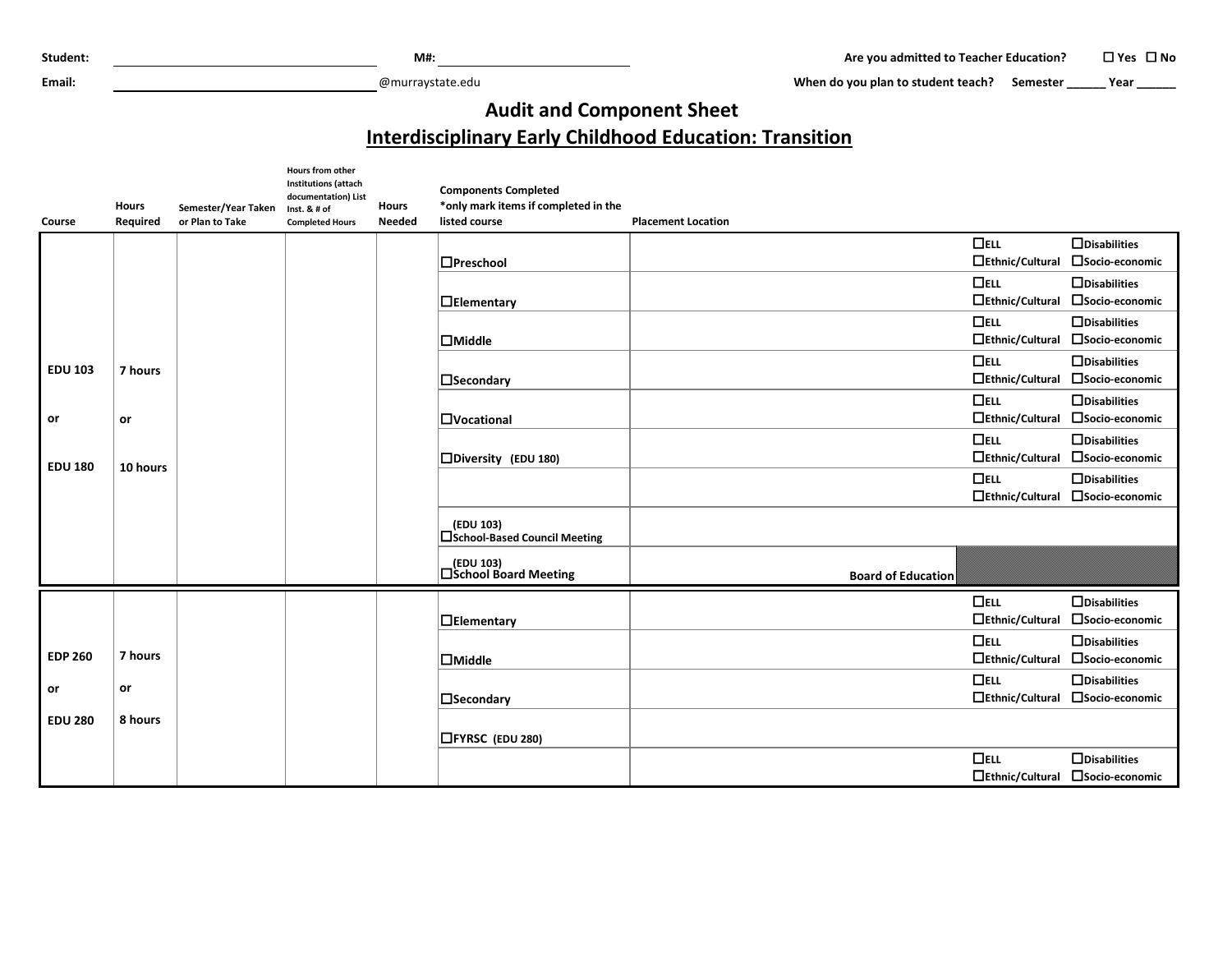| Course                  | <b>Hours</b><br>Required                      | Semester/Year Taken<br>or Plan to Take | <b>Hours from other</b><br>Institutions (attach<br>documentation) List<br>Inst. & # of<br><b>Completed Hours</b> | <b>Hours</b><br><b>Needed</b> | <b>Components Completed</b><br>*only mark items if completed in the<br>listed course | <b>Placement Location</b>      |                                                         |
|-------------------------|-----------------------------------------------|----------------------------------------|------------------------------------------------------------------------------------------------------------------|-------------------------------|--------------------------------------------------------------------------------------|--------------------------------|---------------------------------------------------------|
|                         |                                               |                                        |                                                                                                                  |                               |                                                                                      | $\Box$ ELL                     | $\Box$ Disabilities                                     |
|                         |                                               |                                        |                                                                                                                  |                               | □Diversity (SED 300)                                                                 | $\Box$ Ethnic/Cultural         | □Socio-economic                                         |
|                         | 7 hours                                       |                                        |                                                                                                                  |                               | □FRYSC (SED 300)                                                                     |                                |                                                         |
| <b>SED 300</b>          |                                               |                                        |                                                                                                                  |                               |                                                                                      | $\Box$ ELL                     | $\Box$ Disabilities                                     |
| (not offered after F18) |                                               |                                        |                                                                                                                  |                               | $\Box$ Co-teaching (ELE 379)                                                         | $\Box$ Ethnic/Cultural         | □Socio-economic                                         |
|                         |                                               |                                        |                                                                                                                  |                               |                                                                                      | $\Box$ ELL                     | $\Box$ Disabilities                                     |
| or                      |                                               |                                        |                                                                                                                  |                               | □Tutor RTI (ELE 379)                                                                 | $\Box$ Ethnic/Cultural         | □ Socio-economic                                        |
|                         | ∣or                                           |                                        |                                                                                                                  |                               |                                                                                      | $\Box$ ELL                     | $\Box$ Disabilities                                     |
|                         |                                               |                                        |                                                                                                                  |                               | $\Box$ PLC (ELE 379)                                                                 | $\Box$ Ethnic/Cultural         | □ Socio-economic                                        |
|                         |                                               |                                        |                                                                                                                  |                               |                                                                                      | $\Box$ ELL                     | $\Box$ Disabilities                                     |
| <b>ELE 379</b>          | 10 hours                                      |                                        |                                                                                                                  |                               | □Assist Teachers (ELE 379)                                                           | $\Box$ Ethnic/Cultural         | □Socio-economic                                         |
|                         |                                               |                                        |                                                                                                                  |                               |                                                                                      | $\Box$ ELL                     | $\Box$ Disabilities                                     |
|                         |                                               |                                        |                                                                                                                  |                               | (ELE 379)<br>$\Box$ Teach small/large groups                                         | $\Box$ Ethnic/Cultural         | □ Socio-economic                                        |
|                         |                                               |                                        |                                                                                                                  |                               |                                                                                      | $\Box$ ELL                     | $\Box$ Disabilities                                     |
|                         |                                               |                                        |                                                                                                                  |                               | $\square$ Diversity (ELE 379)                                                        | $\Box$ Ethnic/Cultural         | □Socio-economic                                         |
|                         |                                               |                                        |                                                                                                                  |                               |                                                                                      | $\Box$ ELL                     | $\Box$ Disabilities                                     |
| <b>ELE 301</b>          | 12 hours                                      |                                        |                                                                                                                  |                               | $\Box$ Diversity                                                                     | $\Box$ Ethnic/Cultural         | □Socio-economic                                         |
|                         |                                               |                                        |                                                                                                                  |                               |                                                                                      |                                |                                                         |
|                         | 12 hours                                      |                                        |                                                                                                                  |                               |                                                                                      | $\Box$ ELL                     | $\Box$ Disabilities                                     |
| <b>ELE 308</b>          |                                               |                                        |                                                                                                                  |                               | $\square$ Diversity (if taken prior to F18)                                          | □Ethnic/Cultural               | □Socio-economic                                         |
|                         |                                               |                                        |                                                                                                                  |                               |                                                                                      | $\Box$ ELL                     | $\Box$ Disabilities                                     |
|                         |                                               |                                        |                                                                                                                  |                               |                                                                                      |                                | □Ethnic/Cultural □Socio-economic                        |
|                         | 6 hours<br>or<br>0 hours<br>(beginning<br>S19 |                                        |                                                                                                                  |                               | (if taken prior to F18)                                                              | $\Box$ ELL                     | $\Box$ Disabilities                                     |
| <b>ELE 390</b>          |                                               |                                        |                                                                                                                  |                               | □Tutor Students                                                                      |                                | □Ethnic/Cultural □Socio-economic                        |
|                         |                                               |                                        |                                                                                                                  |                               |                                                                                      | $\Box$ ELL                     | $\Box$ Disabilities                                     |
|                         |                                               |                                        |                                                                                                                  |                               |                                                                                      |                                | □Ethnic/Cultural □Socio-economic                        |
|                         |                                               |                                        |                                                                                                                  |                               |                                                                                      |                                |                                                         |
|                         | $1$ hour                                      |                                        |                                                                                                                  |                               |                                                                                      |                                |                                                         |
|                         | ∣or                                           |                                        |                                                                                                                  |                               |                                                                                      | $\Box$ ELL<br>□Ethnic/Cultural | $\Box$ Disabilities<br>□Socio-economic                  |
| <b>ELE 410</b>          | 0 hours                                       |                                        |                                                                                                                  |                               |                                                                                      |                                |                                                         |
|                         | (beginning                                    |                                        |                                                                                                                  |                               |                                                                                      | $\Box$ ELL                     | $\Box$ Disabilities<br>□Ethnic/Cultural □Socio-economic |
|                         | F18)                                          |                                        |                                                                                                                  |                               |                                                                                      |                                |                                                         |
|                         | 25 hours                                      |                                        |                                                                                                                  |                               |                                                                                      |                                |                                                         |
| <b>ELE 439</b>          | or <br>14 hours                               |                                        |                                                                                                                  |                               | □Interaction with Families                                                           | $\Box$ ELL                     | $\Box$ Disabilities                                     |
|                         | (beginning<br>$ F18\rangle$                   |                                        |                                                                                                                  |                               |                                                                                      |                                | □Ethnic/Cultural □Socio-economic                        |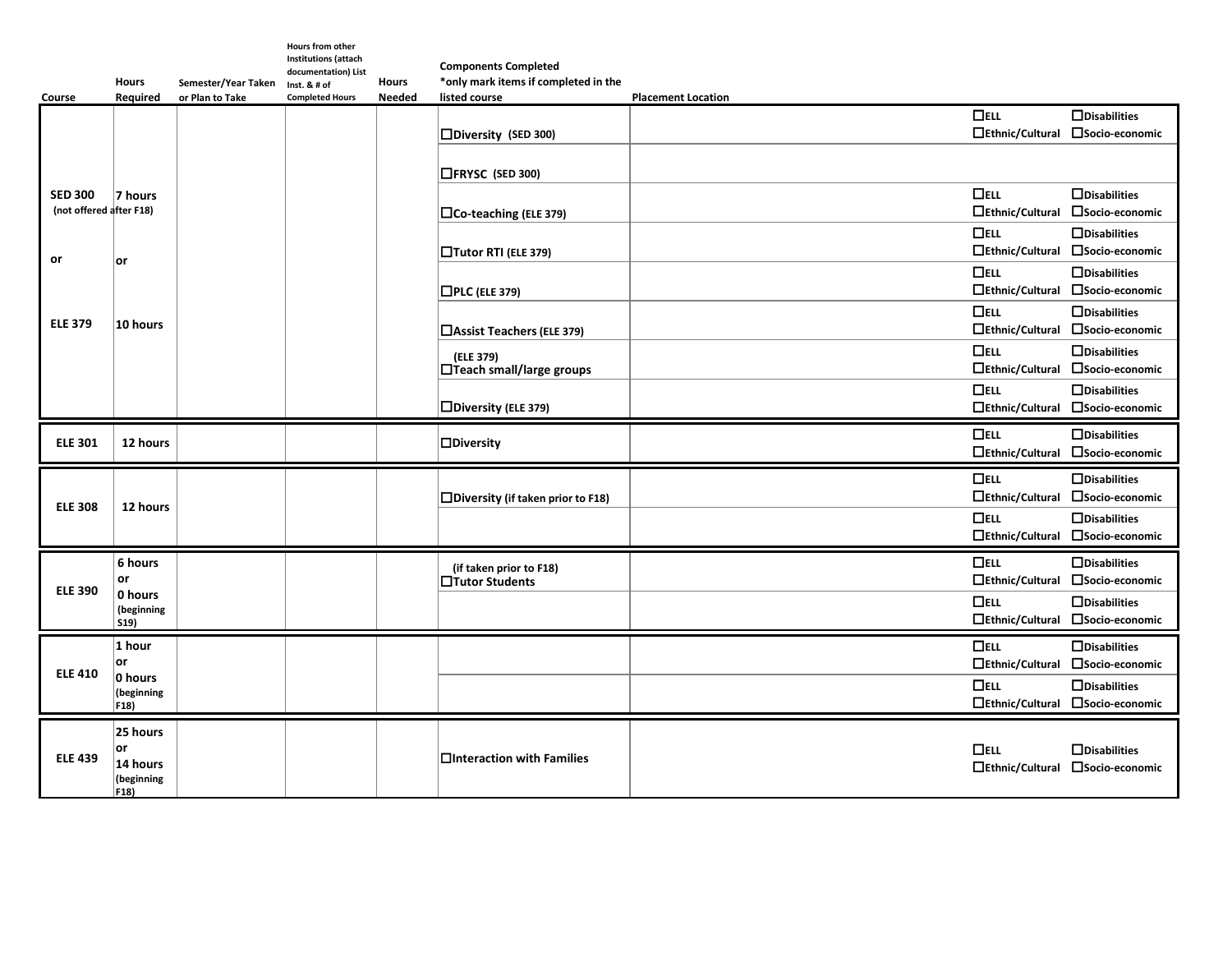| Course                               | <b>Hours</b><br>Required | Semester/Year Taken<br>or Plan to Take | <b>Hours from other</b><br><b>Institutions (attach</b><br>documentation) List<br>Inst. $8# of$<br><b>Completed Hours</b> | <b>Hours</b><br><b>Needed</b> | <b>Components Completed</b><br>*only mark items if completed in the<br>listed course | <b>Placement Location</b>            |                                                         |
|--------------------------------------|--------------------------|----------------------------------------|--------------------------------------------------------------------------------------------------------------------------|-------------------------------|--------------------------------------------------------------------------------------|--------------------------------------|---------------------------------------------------------|
| <b>ELE 455</b>                       | 6 hours                  |                                        |                                                                                                                          |                               | <b>□Assist Teachers</b>                                                              | $\Box$ ELL<br>□Ethnic/Cultural       | $\Box$ Disabilities<br>□Socio-economic                  |
|                                      |                          |                                        |                                                                                                                          |                               | (if taken prior to F18)<br>□ Tutor Students                                          | $\Box$ ELL<br>□Ethnic/Cultural       | $\Box$ Disabilities<br>□Socio-economic                  |
|                                      | 102 hours                |                                        |                                                                                                                          |                               | $\Box$ PLC (if taken prior to S19)                                                   | $\Box$ ELL<br>□Ethnic/Cultural       | $\Box$ Disabilities<br>□Socio-economic                  |
| <b>ELE 474</b>                       |                          |                                        |                                                                                                                          |                               | (beginning S19)<br>□Assist Teachers                                                  | $\Box$ ELL<br>$\Box$ Ethnic/Cultural | $\Box$ Disabilities<br>□Socio-economic                  |
|                                      | or<br>30 hours           |                                        |                                                                                                                          |                               | (beginning S19)<br>$\Box$ Teach large groups                                         | $\Box$ ELL<br>□Ethnic/Cultural       | $\Box$ Disabilities<br>□Socio-economic                  |
|                                      | (beginning<br>S19        |                                        |                                                                                                                          |                               | (if taken prior to F19)<br>$\Box$ Diversity                                          | $\Box$ ELL<br>□Ethnic/Cultural       | $\Box$ Disabilities<br>□Socio-economic                  |
| <b>FCS 250</b>                       | 10 hours                 |                                        |                                                                                                                          |                               |                                                                                      | $\Box$ ELL<br>□Ethnic/Cultural       | $\Box$ Disabilities<br>□Socio-economic                  |
| <b>FCS 310</b><br>or                 | 20 hours                 |                                        |                                                                                                                          |                               |                                                                                      | $\Box$ ELL<br>$\Box$ Ethnic/Cultural | $\Box$ Disabilities<br>□Socio-economic                  |
| <b>ELE 321</b><br>(beginning<br>F18) |                          |                                        |                                                                                                                          |                               | (beginning F18)<br>$\Box$ Teach large/small groups                                   | $\Box$ ELL<br>□Ethnic/Cultural       | $\Box$ Disabilities<br>□ Socio-economic                 |
| <b>FCS 311</b><br>or                 |                          |                                        |                                                                                                                          |                               |                                                                                      | $\Box$ ELL<br>□Ethnic/Cultural       | $\Box$ Disabilities<br>□ Socio-economic                 |
| <b>ELE 320</b><br>(beginning<br>F18) | 20 hours                 |                                        |                                                                                                                          |                               | □ Assist teachers (beginning F18)                                                    | $\Box$ ELL                           | $\Box$ Disabilities<br>□Ethnic/Cultural □Socio-economic |